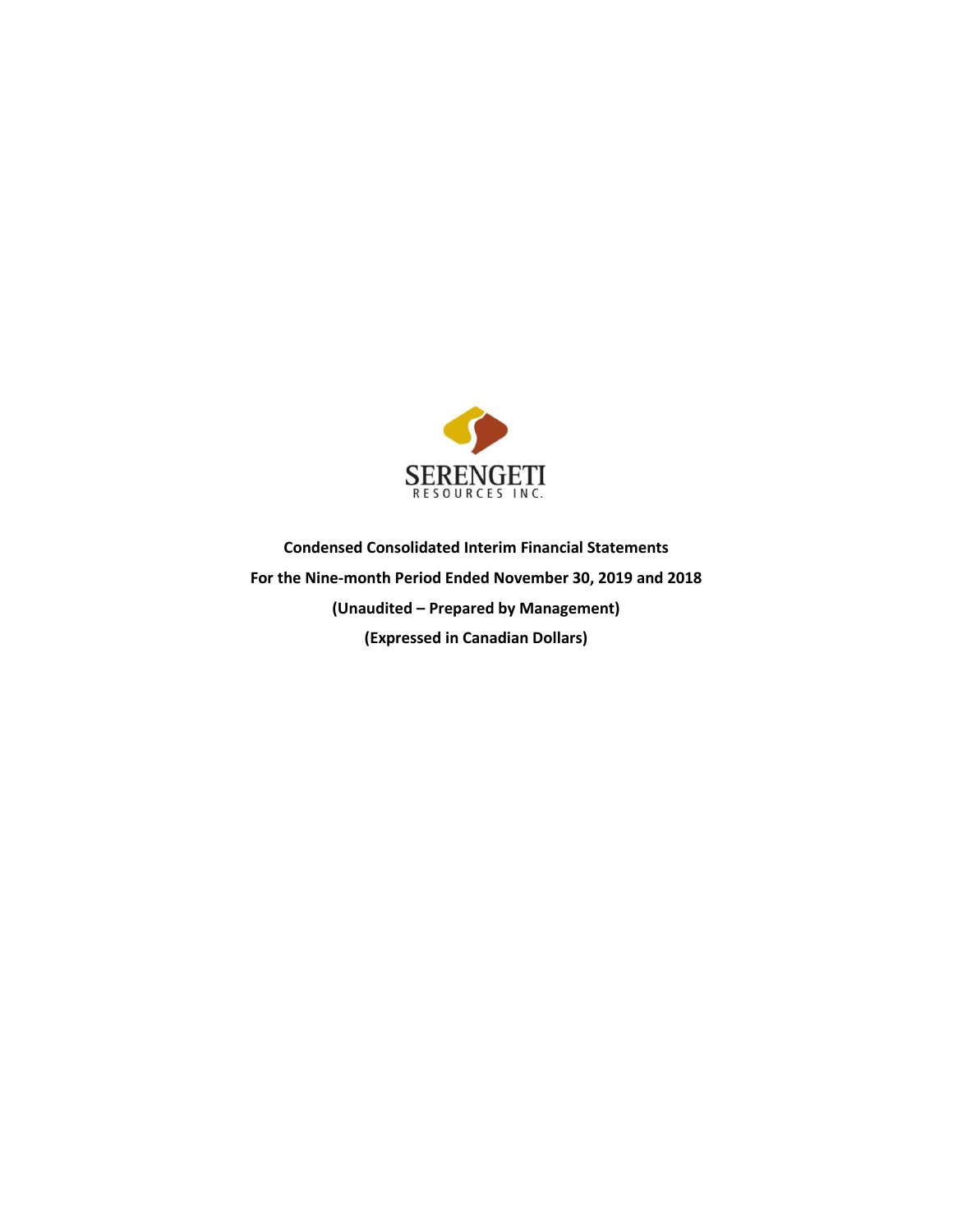## *Condensed Consolidated Unaudited Interim Financial Statements*

*In accordance with National Instrument 51-102 released by the Canadian Securities Administrators, the Company discloses that its auditors have not reviewed the condensed consolidated interim unaudited financial statements for the nine-month period ended November 30, 2019.*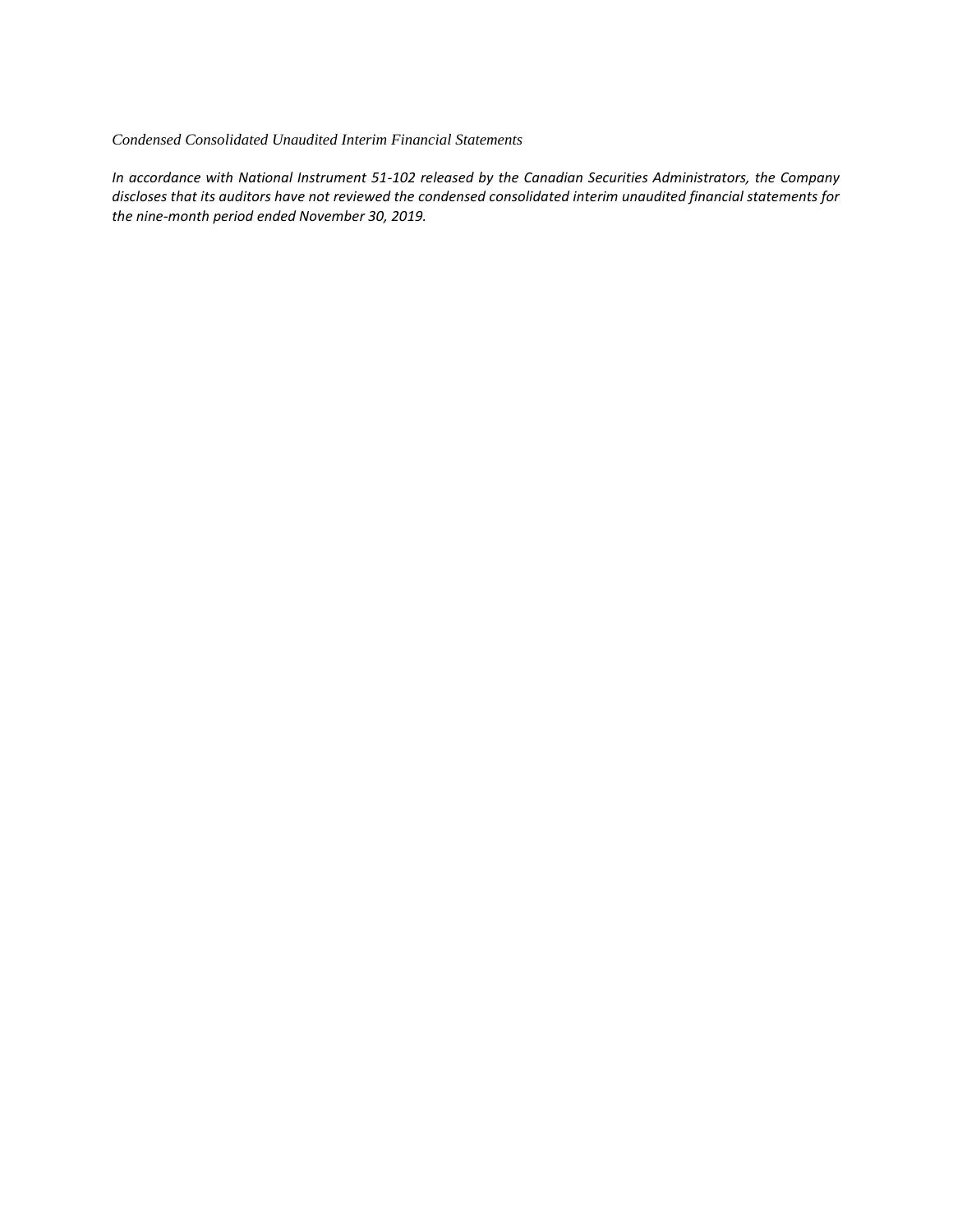|                                            | <b>Note</b> | November 30, 2019   |      | <b>February 28, 2019</b> |
|--------------------------------------------|-------------|---------------------|------|--------------------------|
| <b>ASSETS</b>                              |             |                     |      |                          |
| <b>Current assets</b>                      |             |                     |      |                          |
| Cash and cash equivalents                  | 3           | \$<br>181,567 \$    |      | 373,357                  |
| Receivables                                | 4,8         | 254,216             |      | 28,043                   |
| Due from joint venture partner             | 5,16        | 1,082,286           |      | 1,085,692                |
| Prepaid expenses                           |             | 10,963              |      | 15,599                   |
|                                            |             | 1,529,032           |      | 1,502,691                |
| <b>Non-current assets</b>                  |             |                     |      |                          |
| Investment in joint venture                | 6           | 15,136,362          |      | 14,824,963               |
| Reclamation deposits                       | 9           | 54,222              |      | 31,760                   |
| Property, plant and equipment              | 7           | 75,022              |      | 1,528                    |
| Exploration and evaluation assets          | 8           | 3,960,414           |      | 2,445,815                |
|                                            |             | 19,226,020          |      | 17,304,066               |
| <b>TOTAL ASSETS</b>                        |             | \$<br>20,755,052 \$ |      | 18,806,757               |
|                                            |             |                     |      |                          |
| <b>LIABILITIES</b>                         |             |                     |      |                          |
| <b>Current liabilities</b>                 |             |                     |      |                          |
| Trade payables and accrued liabilities     | 10,14       | \$<br>358,868       | - \$ | 69,601                   |
| Deferred revenue                           | 6           |                     |      | 107,422                  |
| Convertible debentures                     | 12          | 653,839             |      |                          |
| Current portion of lease payable           | 11          | 28,942              |      |                          |
|                                            |             | 1,041,649           |      | 177,023                  |
| Lease payable                              | 11          | 45,197              |      |                          |
| <b>TOTAL LIABILITIES</b>                   |             | 1,086,846           |      | 177,023                  |
|                                            |             |                     |      |                          |
| <b>SHAREHOLDERS' EQUITY</b>                |             |                     |      |                          |
| Share capital                              | 13          | 43,213,537          |      | 41,645,496               |
| Other reserves                             | 13          | 8,366,569           |      | 8,007,772                |
| Equity portion of convertible debenture    | 12          | 52,837              |      |                          |
| Deficit                                    |             | (31, 964, 737)      |      | (31,023,534)             |
| <b>TOTAL SHAREHOLDERS' EQUITY</b>          |             | 19,668,206          |      | 18,629,734               |
| TOTAL LIABILITIES AND SHAREHOLDERS' EQUITY |             | \$<br>20,755,052 \$ |      | 18,806,757               |

Nature of operations and going concern (note 1) Subsequent events (note 16)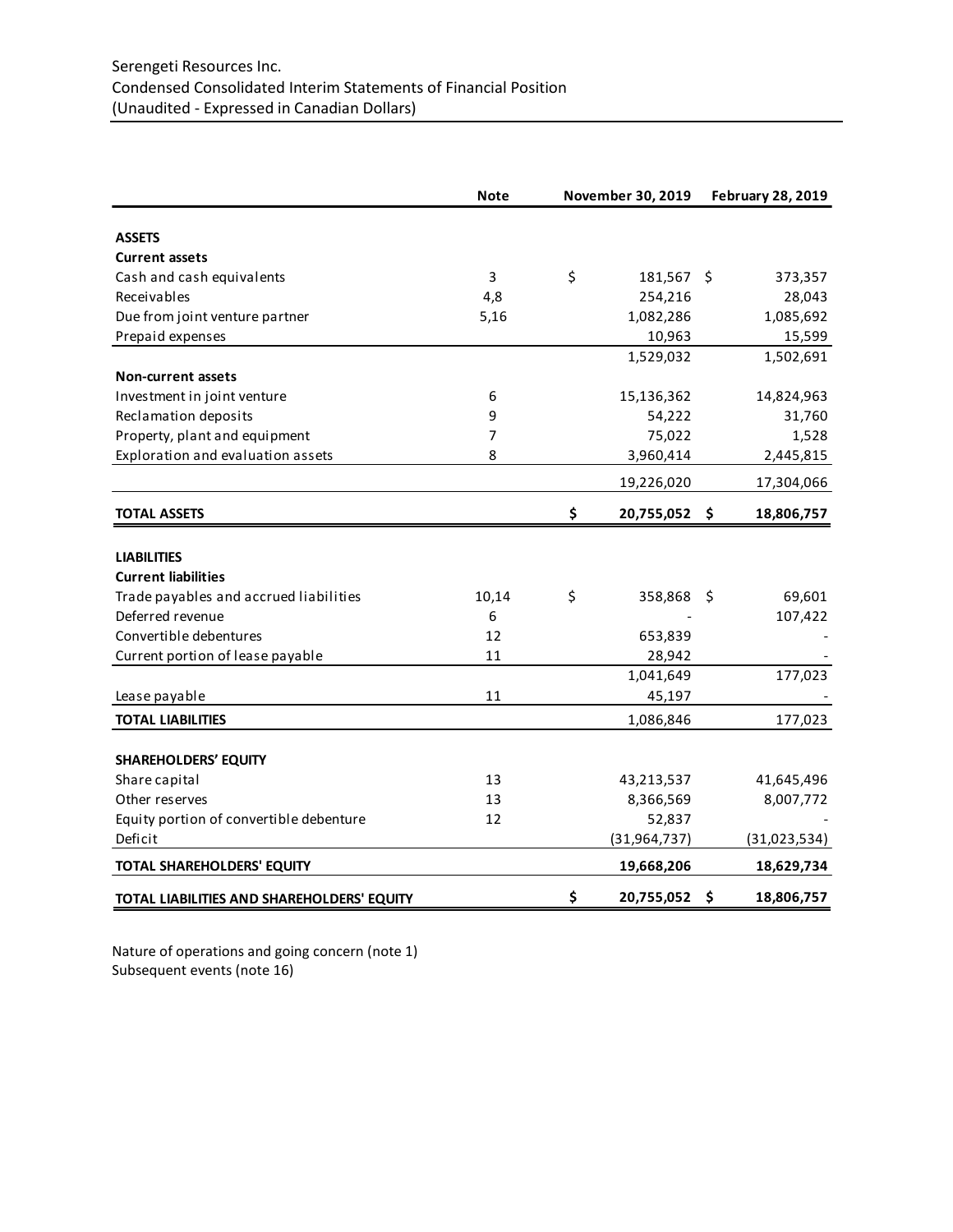# Serengeti Resources Inc. Condensed Consolidated Interim Statements of Loss and Comprehensive Loss (Unaudited - Expressed in Canadian Dollars)

|                                            |             | Three month period ended | November 30, |    | Nine month period ended<br>November 30, |  |            |
|--------------------------------------------|-------------|--------------------------|--------------|----|-----------------------------------------|--|------------|
|                                            | <b>Note</b> | 2019                     | 2018         |    | 2019                                    |  | 2018       |
| <b>Expenses</b>                            |             |                          |              |    |                                         |  |            |
| Consulting                                 | 14          | \$<br>28,426 \$          | 15,246       | Ś. | 119,041 \$                              |  | 88,566     |
| Conventions and tradeshows                 |             | 1,949                    | 36,878       |    | 16,291                                  |  | 45,995     |
| Corporate development                      |             | 5,969                    | 35,634       |    | 36,414                                  |  | 35,634     |
| Depreciation                               |             | 7,753                    | 163          |    | 18,167                                  |  | 491        |
| Director fees                              | 14          | 23,587                   | 11,750       |    | 55,326                                  |  | 36,750     |
| Investor relations                         |             | 1,126                    | 7,385        |    | 13,083                                  |  | 23,553     |
| Management fees                            | 14          | 45,273                   | 45,758       |    | 139,972                                 |  | 141,426    |
| Office and miscellaneous                   |             | 16,222                   | 21,367       |    | 46,755                                  |  | 65,011     |
| Professional fees                          |             | 23,697                   | 11,178       |    | 52,907                                  |  | 32,206     |
| Project investigation costs                |             | 5,452                    | 1,612        |    | 21,775                                  |  | 26,252     |
| <b>Salaries</b>                            |             | 19,143                   | 33,370       |    | 55,555                                  |  | 33,370     |
| Share-based compensation                   | 13          | 73,404                   |              |    | 364,960                                 |  | 231,104    |
| Transfer agent and filing fees             |             | 13,290                   | 5,506        |    | 24,306                                  |  | 23,344     |
|                                            |             | (265, 291)               | (225, 847)   |    | (964, 552)                              |  | (783, 702) |
| <b>Other Items</b>                         |             |                          |              |    |                                         |  |            |
| Impairment                                 |             |                          |              |    |                                         |  | (125, 253) |
| Expenses recovered                         | 8           |                          |              |    | 8,166                                   |  |            |
| Interest income                            |             | 371                      | 681          |    | 8,209                                   |  | 6,372      |
| Share of joint venture loss                | 6           | (136)                    | (49)         |    | (2, 277)                                |  | (1,943)    |
| Other income                               |             |                          |              |    |                                         |  | 10,000     |
| Interest expense                           | 11,12       | (26,088)                 |              |    | (28, 347)                               |  |            |
| Management income                          | 6           | 233                      | 44,847       |    | 37,598                                  |  | 176,107    |
|                                            |             | (25, 620)                | 45,479       |    | 23,349                                  |  | 65,283     |
| Loss and comprehensive loss for the period |             | \$<br>$(290, 911)$ \$    | (180, 368)   | \$ | $(941, 203)$ \$                         |  | (718, 419) |
| Loss per share - basic and diluted         |             | \$<br>$(0.00)$ \$        | (0.00)       | \$ | $(0.01)$ \$                             |  | (0.01)     |
| Weighted average number of common shares   |             |                          |              |    |                                         |  |            |
| outstanding                                |             | 98,115,877               | 91,328,591   |    | 96,507,759                              |  | 89,448,431 |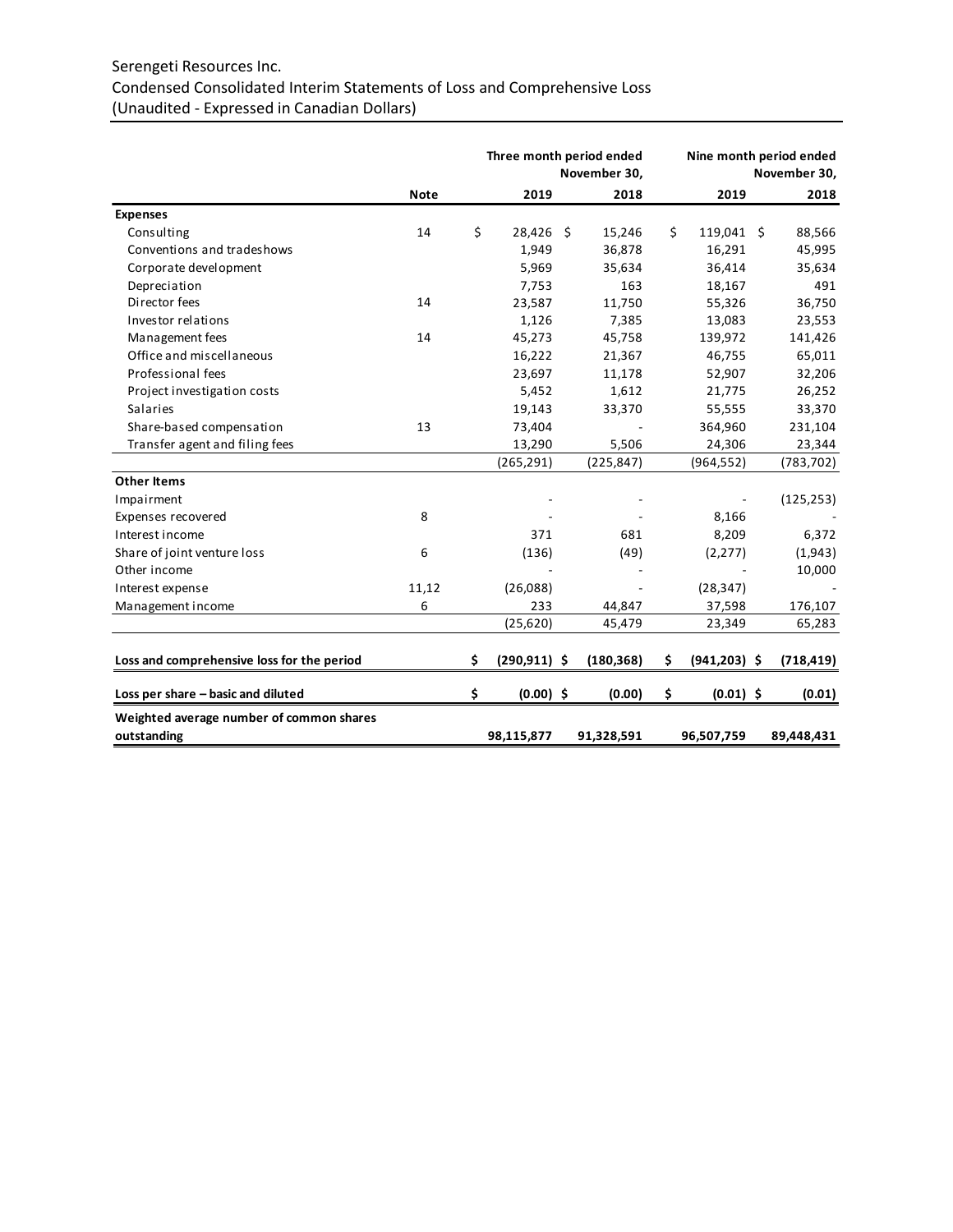# Serengeti Resources Inc. Condensed Consolidated Interim Statement of Changes in Shareholders' Equity (Unaudited - Expressed in Canadian Dollars)

|                                                       |      | Share capital       |     |            |                    |                   |                                                   |        |                           |                                  |
|-------------------------------------------------------|------|---------------------|-----|------------|--------------------|-------------------|---------------------------------------------------|--------|---------------------------|----------------------------------|
|                                                       | Note | Number of<br>shares |     | Amount     | Warrant<br>reserve | Other<br>reserves | Equity<br>portion of<br>convertible<br>debentures |        | Deficit                   | Total<br>Shareholders'<br>Equity |
| Balance at February 28, 2018                          |      | 86,635,121 \$       |     | 40,710,973 | \$<br>175,345      | \$7,836,703       | \$                                                |        | $-$ \$ (31,195,283) \$    | 17,527,738                       |
| Shares issued for acquisition of property interests   |      | 212,058             |     | 29,688     |                    |                   |                                                   |        |                           | 29,688                           |
| Shares issued for cash - exercise of warrants         |      | 3,670,000           |     | 421,240    |                    |                   |                                                   |        |                           | 421,240                          |
| Shares issued for cash - exercise of stock options    |      | 1,950,000           |     | 154,250    |                    |                   |                                                   |        |                           | 154,250                          |
| Share issuance costs                                  |      |                     |     | (13, 619)  |                    |                   |                                                   |        |                           | (13, 619)                        |
| Reallocation of fair market value of warrants         |      |                     |     |            |                    |                   |                                                   |        |                           |                                  |
| exercised                                             |      |                     |     | 119,315    | (119, 315)         |                   |                                                   |        |                           |                                  |
| Reallocation of fair market value of stock options    |      |                     |     |            |                    |                   |                                                   |        |                           |                                  |
| exercised                                             |      |                     |     | 104,842    |                    | (104, 842)        |                                                   |        |                           |                                  |
| Reallocation of fair market value of warrants expired |      |                     |     |            | (51, 684)          | 51,684            |                                                   |        |                           |                                  |
| Share-based payments                                  |      |                     |     |            |                    | 231,104           |                                                   |        |                           | 231,104                          |
| Net loss for the period                               |      |                     |     |            |                    |                   |                                                   |        | (718, 419)                | (718, 419)                       |
| Balance at November 30, 2018                          |      | 92,467,179 \$       |     | 41,526,689 | \$<br>4,346        | \$8,014,649       | Ŝ.                                                |        | $-$ \$ (31,913,702) \$    | 17,631,982                       |
| Balance at February 28, 2019                          |      | 92,849,668          | - Ś | 41,645,496 | \$<br>٠            | \$8,007,772       | \$.                                               |        | $-$ \$(31,023,534) \$     | 18,629,734                       |
| Shares issued for cash - flow-through financing       | 13   | 4,850,000           |     | 1,455,000  |                    |                   |                                                   |        |                           | 1,455,000                        |
| Shares issued for cash - exercise of stock options    | 13   | 200,000             |     | 12,000     |                    |                   |                                                   |        |                           | 12,000                           |
| Shares issued for cash - exercise of warrants         | 13   | 225,000             |     | 49,500     |                    |                   |                                                   |        |                           | 49,500                           |
| Shares issued for acquisition of property interests   | 13   | 233,333             |     | 58,333     |                    |                   |                                                   |        |                           | 58,333                           |
| Share issuance costs                                  | 13   |                     |     | (12, 955)  |                    |                   |                                                   |        |                           | (12, 955)                        |
| Reallocation of fair market value of stock options    |      |                     |     |            |                    |                   |                                                   |        |                           |                                  |
| exercised                                             |      |                     |     | 6,163      |                    | (6, 163)          |                                                   |        |                           |                                  |
| Share-based payments                                  | 13   |                     |     |            |                    | 364,960           |                                                   |        |                           | 364,960                          |
| Convertible debentures                                | 12   |                     |     |            |                    |                   |                                                   | 52,837 |                           | 52,837                           |
| Net loss for the period                               |      |                     |     |            |                    |                   |                                                   |        | (941, 203)                | (941, 203)                       |
| Balance at November 30, 2019                          |      | 98,358,001 \$       |     | 43,213,537 | \$                 | $$8,366,569$ \$   |                                                   |        | 52,837 \$ (31,964,737) \$ | 19,668,206                       |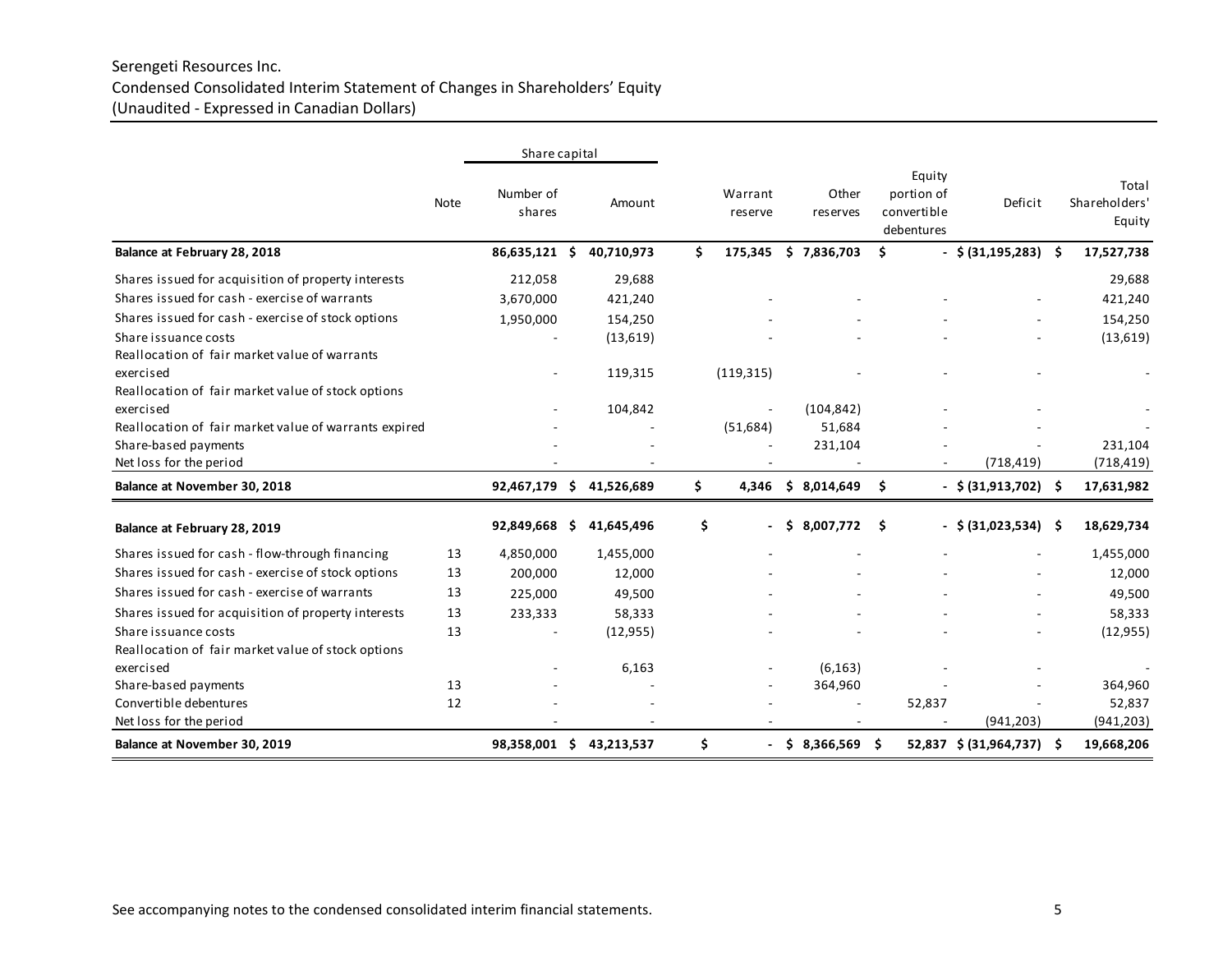# Serengeti Resources Inc. Condensed Consolidated Interim Statements of Cash Flows (Unaudited - Expressed in Canadian Dollars)

|                                                 | Three month period ended<br>November 30, |    |            |     |                   | Nine month period ended<br>November 30, |            |  |
|-------------------------------------------------|------------------------------------------|----|------------|-----|-------------------|-----------------------------------------|------------|--|
|                                                 | 2019                                     |    | 2018       |     | 2019              |                                         | 2018       |  |
| <b>Operating activities</b>                     |                                          |    |            |     |                   |                                         |            |  |
| Net loss for the period                         | \$<br>$(290, 911)$ \$                    |    | (180, 368) | \$. | $(941, 203)$ \$   |                                         | (718, 419) |  |
| Adjustments for non-cash items:                 |                                          |    |            |     |                   |                                         |            |  |
| Depreciation                                    | 7,753                                    |    | 163        |     | 18,167            |                                         | 491        |  |
| Share of joint venture loss                     | 136                                      |    | 49         |     | 2,277             |                                         | 1,943      |  |
| Interest expense                                | 25,495                                   |    |            |     | 27,747            |                                         | 125,253    |  |
| Management fee income                           | (233)                                    |    | (44, 847)  |     | (37, 598)         |                                         | (176, 107) |  |
| Share-based compensation                        | 73,404                                   |    |            |     | 364,960           |                                         | 231,104    |  |
| Changes in non-cash working capital items:      |                                          |    |            |     |                   |                                         |            |  |
| Receivables                                     | (2, 160)                                 |    | 2,294      |     | (60, 910)         |                                         | (11, 477)  |  |
| Due from joint venture partner                  | (942)                                    |    |            |     | 3,406             |                                         |            |  |
| Prepaid expenses                                | 3,874                                    |    | 5,086      |     | 4,636             |                                         | 3,151      |  |
| Trade payables and accrued liabilities          | 44,283                                   |    | 8,562      |     | 81,254            |                                         | 23,810     |  |
| Net cash flows used in operating activities     | (139, 301)                               |    | (209,061)  |     | (537, 264)        |                                         | (520, 251) |  |
|                                                 |                                          |    |            |     |                   |                                         |            |  |
| <b>Investing activities</b>                     |                                          |    |            |     |                   |                                         |            |  |
| Expenditures on exploration and evaluation      |                                          |    |            |     |                   |                                         |            |  |
| assets                                          | (601, 812)                               |    | (343,308)  |     | (1,430,776)       |                                         | (574, 426) |  |
| Investment in joint ventures                    | (93,600)                                 |    |            |     | (383,500)         |                                         |            |  |
| Reclamation deposits                            |                                          |    |            |     | (22, 462)         |                                         | 62,524     |  |
| Net cash flows used in investing activities     | (695, 412)                               |    | (343, 308) |     | (1,836,738)       |                                         | (511, 902) |  |
|                                                 |                                          |    |            |     |                   |                                         |            |  |
| <b>Financing activities</b>                     |                                          |    |            |     |                   |                                         |            |  |
| Proceeds on issuance of common shares net of    |                                          |    |            |     |                   |                                         |            |  |
| share issuance costs                            |                                          |    | 137,838    |     | 1,442,045         |                                         | 561,871    |  |
| Options exercised for cash                      | 7,000                                    |    |            |     | 12,000            |                                         |            |  |
| Warrants exercised<br>Convertible debentures    | 49,500<br>700,000                        |    |            |     | 49,500<br>700,000 |                                         |            |  |
|                                                 | (10, 335)                                |    |            |     | (21, 333)         |                                         |            |  |
| Lease payable repayments                        |                                          |    |            |     |                   |                                         |            |  |
| Net cash flows provided by financing activities | 746,165                                  |    | 137,838    |     | 2,182,212         |                                         | 561,871    |  |
| Decrease in cash and cash equivalents           | (88, 548)                                |    | (414, 531) |     | (191, 790)        |                                         | (470, 282) |  |
| Cash and cash equivalents, beginning of period  | 270,115                                  |    | 977,087    |     | 373,357           |                                         | 1,032,838  |  |
| Cash and cash equivalents, end of period        | \$<br>181,567                            | \$ | 562,556    | \$  | 181,567           | \$.                                     | 562,556    |  |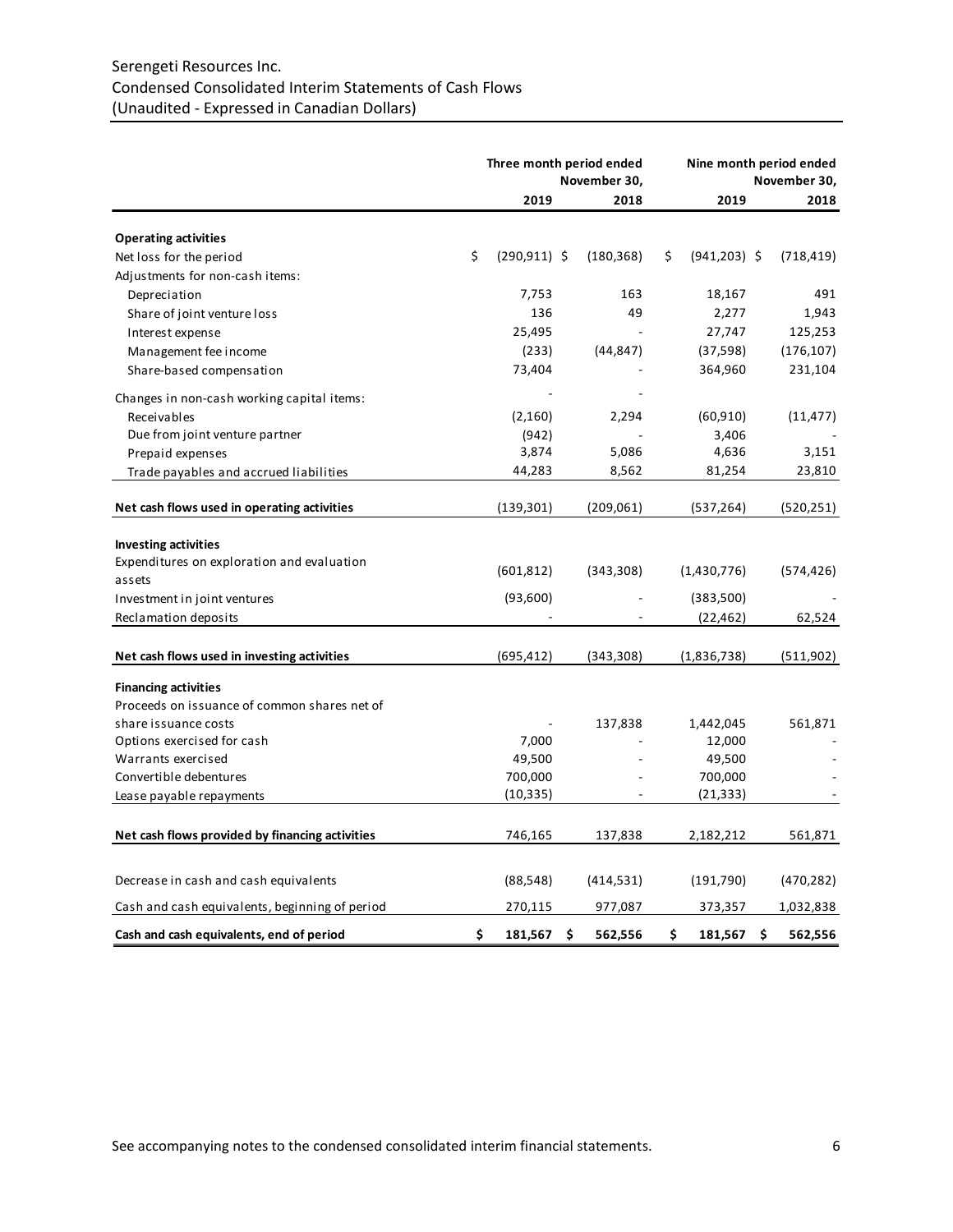#### **1. Nature of operations and going concern**

Serengeti Resources Inc. (the "Company" or "Serengeti") was incorporated on March 5, 1973, under the laws of the Province of British Columbia, Canada, and its principal activity is the acquisition and exploration of mineral properties in Canada. The Company's shares are traded on the TSX Venture Exchange ("TSX-V") under the symbol "SIR".

The head office and principal address of the Company is 800 West Pender Street, Suite 520, Vancouver, British Columbia, Canada, V6C 2V6. The Company's registered and records office address is #3200 – 650 West Georgia Street, Vancouver, British Columbia, Canada, V6B 4P7.

# **Going concern**

These condensed consolidated interim financial statements have been prepared on the assumption that the Company will continue as a going concern, meaning it will continue in operation for the foreseeable future and will be able to realize assets and discharge liabilities in the ordinary course of operations. Different bases of measurement may be appropriate if the Company was not expected to continue operations for the foreseeable future. At November 30, 2019, the Company had not achieved profitable operations, had a net loss of \$941,203 for the period ended November 30, 2019 and accumulated losses of \$31,964,737 (February 28, 2019 - \$31,023,534) since inception, all of which indicate a material uncertainty that may cast significant doubt about the Company's ability to continue as a going concern. The Company's continuation as a going concern is dependent on its ability to raise equity capital or borrowings sufficient funds to meet its current and future obligations. Although the Company has been successful in the past in raising funds to continue operations, there is no assurance it will be able to do so in the future.

# **2. Significant accounting policies and basis of preparation**

These consolidated financial statements were authorized for issue by the directors of the Company on January 27, 2020.

#### *Statement of compliance with International Financial Reporting Standards*

These condensed consolidated interim financial statements have been prepared in accordance with International Accounting Standard 34, Interim Financial Reporting ("IAS 34") using accounting policies consistent with International Financial Reporting Standards ("IFRS") as issued by the International Accounting Standards Board ("IASB") and interpretations of the International Financial Reporting Interpretations Committee ("IFRIC"). The accounting policies and methods of computation applied by the Company in these condensed consolidated interim financial statements are the same as those applied in the Company's annual financial statements as at and for the year ended February 28, 2018 with the exception of the new accounting policy adopted in the current period.

The condensed consolidated interim financial statements do not include all of the information and note disclosures required for full annual financial statements and should be read in conjunction with the Company's annual financial statements as at and for the year ended February 28, 2018.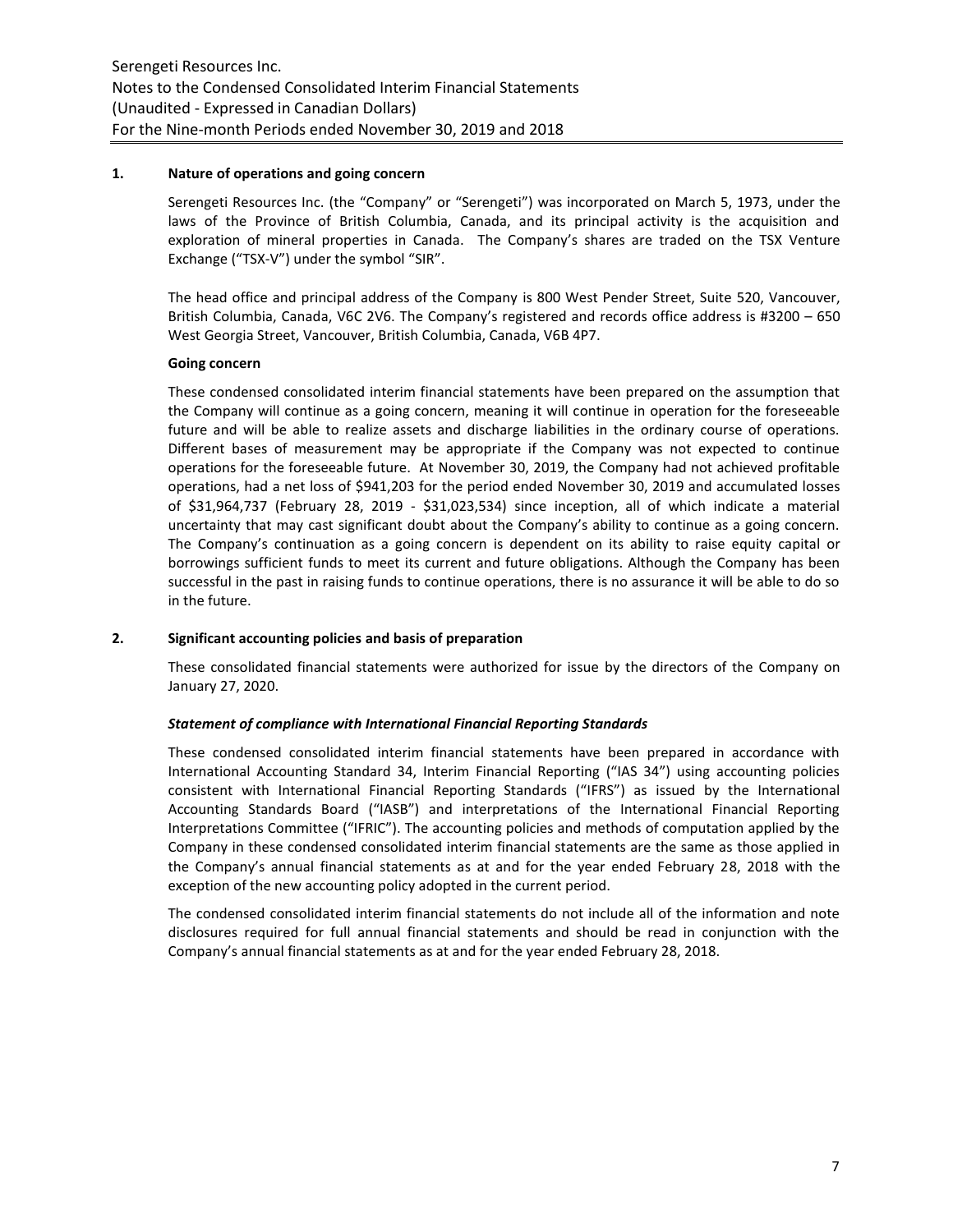# **2. Significant accounting policies and basis of preparation** (cont'd)

#### *New accounting standards*

Effective March 1, 2019, the Company has adopted *IFRS 16 Leases.* IFRS 16 is a new standard which sets out the principles for the recognition, measurement, presentation and disclosure of leases for both the lessee and the lessor. It introduces a single lessee accounting model that requires the recognition of all assets and liabilities arising from a lease. The Company is a lessee in respect of its office lease. As a result of the new accounting policy, the Company recorded a lease liability and a leased office asset of \$91,661 at the inception of its office lease on May 1, 2019. The asset is being amortized over the lease term of 3 years on a straight - line basis. Lease payments are being recorded against the lease liability and interest expense of 8% is being recorded on the liability.

# **3. Cash and cash equivalents**

The components of cash and cash equivalents are as follows:

|                                    | November 30, | February 28, |
|------------------------------------|--------------|--------------|
|                                    | 2019         | 2019         |
| Cash at bank                       | 115,567      | 145,857      |
| Guaranteed investment certificates | 66,000       | 227,500      |
|                                    | 181,567      | 373,357      |

# **4. Receivables**

|                                                  | November 30,   | February 28, |
|--------------------------------------------------|----------------|--------------|
|                                                  | 2019           | 2019         |
| Exploration costs recoverable from joint venture |                |              |
| partner                                          | \$<br>7,528 \$ | 19,281       |
| Exploration tax credit receivable                | 165,263        |              |
| Goods and services tax receivable                | 77,054         | 8,354        |
| Other receivables                                | 4,371          | 408          |
|                                                  | 254,216        | 28,043       |

# **5. Due from KCC**

Pursuant to the joint venture agreement with Kwanika Copper Corporation ("KCC"), (Note 6), the Company is entitled to the proceeds from the Mineral Exploration Tax Credit ("METC") to be paid to KCC and has been recorded as a receivable and included in the statement of financial position in due from KCC. The estimated proceeds of \$1,082,286 were included in other income in the statement of income and comprehensive income for the year ended February 28, 2019 (see Note 16).

# **6. Investment in joint venture – Kwanika Copper Corporation**

On November 24, 2017, Serengeti completed a transaction whereby Serengeti, POSCO DAEWOO Corporation, since renamed Posco International Corporation ("PIC") and KCC (formerly Daewoo Minerals Canada Corporation) signed a definitive joint venture agreement (the "JVA") for the exploration and development of the Kwanika property (the "Project"). Pursuant to the JVA, the respective interests of Serengeti and PDI in the Project were transferred to KCC, which serves as the vehicle for the joint venture.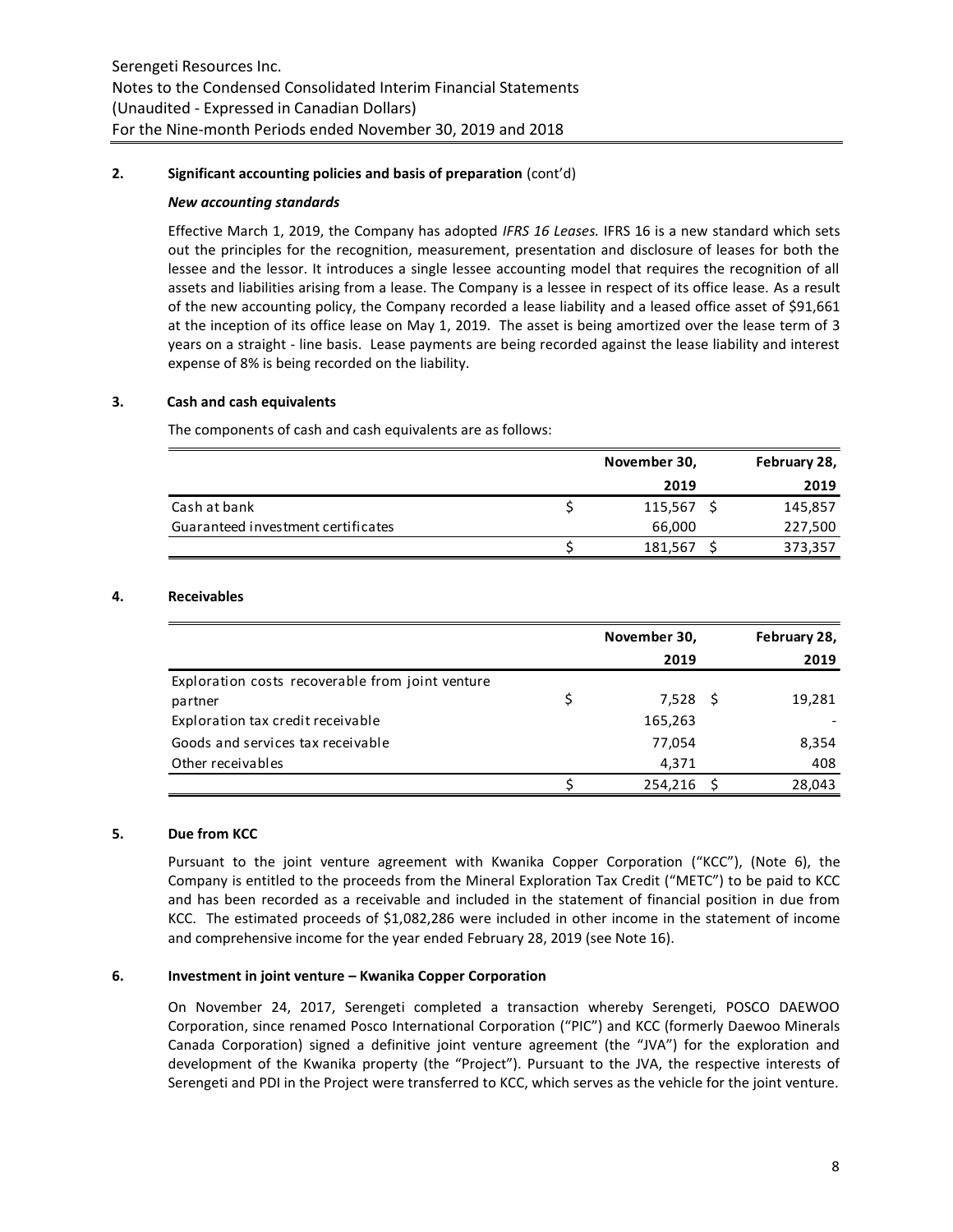# **6. Investment in joint venture - Kwanika Copper Corporation** (cont'd)

PIC has contributed a total of \$8,506,500 in cash and holds 8,406,500 million common shares of KCC (representing 35% of the total issued shares of KCC). Serengeti contributed its 95% ownership of the Kwanika property and cash of \$383,500, in exchange for 15,612,071 common shares of KCC (representing 65% of the total issued shares of KCC).

Serengeti can remain as Project operator so long as it maintains a majority interest. As Project operator, SIR has received a 10% management fee on expenditures of \$7,000,000. Management fee income of \$37,598 (2018: \$176,107), representing 35% of the management fees earned from the joint venture in the current period, has been recorded in the consolidated statement of loss and comprehensive loss for the period ended November 30, 2019.

Serengeti will be granted a 1% net smelter return royalty ("NSR") if its Project interest is diluted below 50% and an additional 0.5% NSR if its interest is diluted below 33 ⅓%, subject to partial buyback provisions to PIC. PIC will have certain concentrate offtake rights from production on the Project, subject to Serengeti's ability to enter into separate streaming arrangements.

| November 30, 2019                   |    |             |  |  |  |
|-------------------------------------|----|-------------|--|--|--|
|                                     |    | (unaudited) |  |  |  |
| Current assets                      | \$ | 625,462     |  |  |  |
| Non-current assets                  |    | 23,523,724  |  |  |  |
| <b>Total assets</b>                 | \$ | 24,149,186  |  |  |  |
| <b>Current liabilities</b>          | \$ | 157,570     |  |  |  |
| Shareholders' equity                |    |             |  |  |  |
| Common shares                       |    |             |  |  |  |
| Serengeti Resources Inc.            |    | 15,612,071  |  |  |  |
| Posco International Corporation     |    | 8,506,500   |  |  |  |
| Deficit                             |    | (126, 955)  |  |  |  |
| Total shareholders' equity          |    | 23,991,616  |  |  |  |
| <b>Total equity and liabilities</b> | \$ | 24,149,186  |  |  |  |

#### **Summarized statement of financial position – Kwanika Copper Corporation**

Changes in the investment in joint venture for the period ended November 30, 2019 are as follows:

| Balance February 28, 2019                                                    | 14,824,963 |
|------------------------------------------------------------------------------|------------|
| Investment in joint venture                                                  | 383,500    |
| Share of joint venture loss from March 1, 2019 to November 30, 2019          | (2, 277)   |
| 65% of management fee income earned from joint venture from March 1, 2019 to |            |
| November 30, 2019                                                            | (69, 824)  |
| Balance November 30, 2019                                                    | 15,136,362 |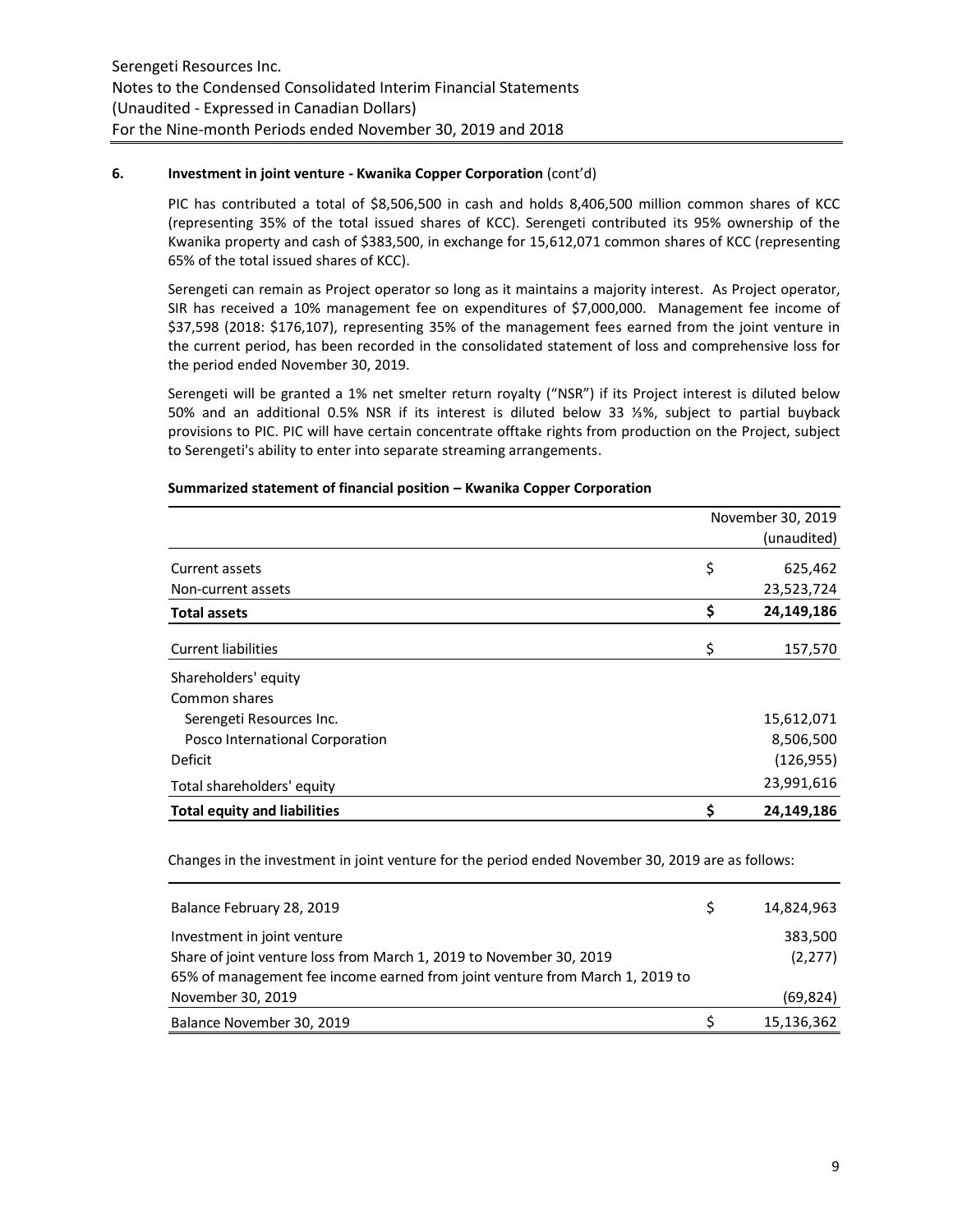# **7. Property, plant and equipment**

|                           | Leased Office                  |      | Equipment   | Total |         |  |
|---------------------------|--------------------------------|------|-------------|-------|---------|--|
| Cost                      |                                |      |             |       |         |  |
| Balance February 28, 2019 | \$<br>$\overline{\phantom{a}}$ | \$.  | $26,956$ \$ |       | 26,956  |  |
| Additions                 | 91,661                         |      |             |       | 91,661  |  |
| Balance November 30, 2019 | \$<br>91,661                   | Ŝ.   | 26,956      | - \$  | 118,617 |  |
|                           |                                |      |             |       |         |  |
| Accumulated depreciation  |                                |      |             |       |         |  |
| Balance February 28, 2019 | \$                             | - \$ | $25,428$ \$ |       | 25,428  |  |
| Depreciation              | 17,823                         |      | 344         |       | 18,167  |  |
| Balance November 30, 2019 | \$<br>17,823                   | -S   | 25,772 \$   |       | 43,595  |  |
|                           |                                |      |             |       |         |  |
| Net book value            |                                |      |             |       |         |  |
| Balance February 28, 2019 | \$                             |      | $1,528$ \$  |       | 1,528   |  |
| Balance November 30, 2019 | \$<br>73,838                   | \$   | $1,184$ \$  |       | 75,022  |  |

The leased office is being amortized on a straight-line basis over the lease period of 3 years.

# **8. Exploration and evaluation assets**

The following is a description of the Company's exploration and evaluation assets and the related expenditures incurred for the period ended November 30, 2019:

|                                         | Atty               | <b>Milligan West</b> |    | <b>TopCat</b>            |    | Other      |   | Total     |
|-----------------------------------------|--------------------|----------------------|----|--------------------------|----|------------|---|-----------|
| <b>Property acquisition costs</b>       |                    |                      |    |                          |    |            |   |           |
| Balance, beginning of period            | \$<br>$126,551$ \$ | $43,111$ \$          |    | $\overline{\phantom{a}}$ | \$ | 817,039 \$ |   | 986,701   |
| Additions                               | 25,797             |                      |    | 63,333                   |    | 15,169     |   | 104,299   |
| Balance, end of period                  | 152,348            | 43,111               |    | 63,333                   |    | 832,208    |   | 1,091,000 |
| <b>Exploration and evaluation costs</b> |                    |                      |    |                          |    |            |   |           |
| Balance, beginning of period            | 378,916            | 521,816              |    |                          |    | 558,382    |   | 1,459,114 |
| Costs incurred during period:           |                    |                      |    |                          |    |            |   |           |
| Aircraft                                | 273,208            |                      |    | 28,145                   |    | 80,808     |   | 382,161   |
| Assaying                                | 59,628             |                      |    | 8,935                    |    | 11,658     |   | 80,221    |
| Camp and operations                     | 95,161             |                      |    | 71,099                   |    | 38,463     |   | 204,723   |
| Consulting                              | 86,652             | 2,203                |    | 41,671                   |    | 74,151     |   | 204,677   |
| <b>Drilling</b>                         | 323,273            |                      |    |                          |    |            |   | 323,273   |
| Geophysics                              | 112,912            |                      |    |                          |    | 120,920    |   | 233,832   |
| Storage                                 |                    | 2,472                |    |                          |    | 4,538      |   | 7,010     |
| Travel and accommodation                | 103,336            |                      |    | 11,802                   |    | 16,362     |   | 131,500   |
|                                         | 1,054,170          | 4,675                |    | 161,652                  |    | 346,900    |   | 1,567,397 |
| Recovery costs during the period:       |                    |                      |    |                          |    |            |   |           |
| <b>Exploration tax credits</b>          | (113, 675)         | (2,610)              |    |                          |    | (40, 812)  |   | (157,097) |
| Balance, end of period                  | 1,319,411          | 523,881              |    | 161,652                  |    | 864,470    |   | 2,869,414 |
| <b>Total</b>                            | \$<br>1,471,759    | \$<br>566,992        | \$ | 224,985                  | \$ | 1,696,678  | Ś | 3,960,414 |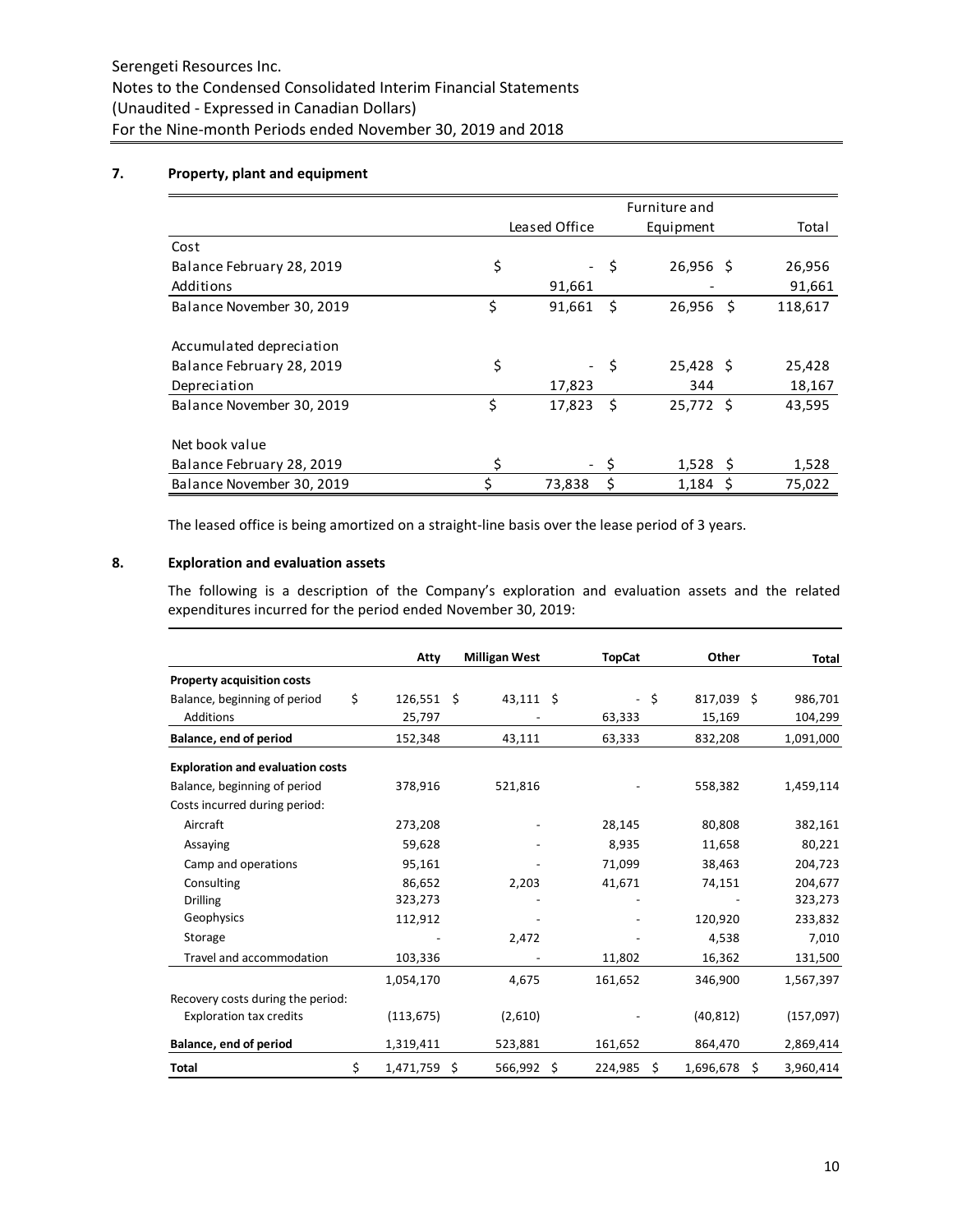#### **8. Exploration and evaluation assets** (cont'd)

The following is a description of the Company's exploration and evaluation assets and the related expenditures incurred for the year ended February 28, 2019:

|                                         | Atty                           | <b>Milligan West</b> | Other           |    | <b>Total</b> |
|-----------------------------------------|--------------------------------|----------------------|-----------------|----|--------------|
| <b>Property acquisition costs</b>       |                                |                      |                 |    |              |
| Balance, beginning of year              | \$<br>$\overline{\phantom{a}}$ | \$<br>$43,111$ \$    | 791,175 \$      |    | 834,286      |
| <b>Additions</b>                        | 126,551                        |                      | 25,864          |    | 152,415      |
| Balance, end of year                    | 126,551                        | 43,111               | 817,039         |    | 986,701      |
| <b>Exploration and evaluation costs</b> |                                |                      |                 |    |              |
| Balance, beginning of year              |                                | 513,115              | 554,258         |    | 1,067,373    |
| Costs incurred during year:             |                                |                      |                 |    |              |
| Aircraft                                | 135,515                        |                      | 30,781          |    | 166,296      |
| Assaying                                | 15,699                         | 359                  | 3,117           |    | 19,175       |
| Camp and operations                     | 44,378                         | 2,106                | 16,475          |    | 62,959       |
| Consulting                              | 64,372                         | 5,137                | 39,244          |    | 108,753      |
| Geophysics                              | 101,038                        |                      | 64,021          |    | 165,059      |
| Travel and accommodation                | 17,914                         | 2,750                | 10,321          |    | 30,985       |
|                                         | 378,916                        | 10,352               | 163,959         |    | 553,227      |
| Other items:                            |                                |                      |                 |    |              |
| Cost recoveries                         |                                | (1,651)              |                 |    | (1,651)      |
| Impairment                              |                                |                      | (159, 835)      |    | (159,835)    |
| Balance, end of year                    | 378,916                        | 521,816              | 558,382         |    | 1,459,114    |
| <b>Total</b>                            | \$<br>$505,467$ \$             | 564,927              | \$<br>1,375,421 | S. | 2,445,815    |

#### a) ATTY and ATG Claims

The Company entered into an agreement to acquire a 100% interest in the Atty property from Finlay Minerals Ltd. ("Finlay") and adjacent claims ("ATG Claims") from Electrum Resource Corp. ("Electrum") on March 4, 2018 and the agreement was approved by the TSX-V on April 10, 2018.

In consideration for the interest in the Atty property the Company is required to complete aggregate exploration expenditures of \$12,000,000 over eight years, of which \$300,000 is required for 2019 (completed), make aggregate cash payments of \$625,000 over eight years of which \$25,000 was due upon signing (paid), and make \$975,000 in payments, payable in cash or shares of the Company, of which \$25,000 was due on TSX-V approval of the transaction (314,265 shares with a fair value of \$75,283 and \$26,365 cash have been issued and paid to date). Electrum is entitled to a net smelter return royalty of 3% on the property which may be reduced to 1.5% by making aggregate optional payments of \$500,000. During the year ended February 28, 2019, the Company issued 56,882 shares with a fair value of \$20,478 in optional payments towards reducing the net smelter return royalty.

The Company also agreed to make a payment of the lesser of \$1,000,000 or the value of 500,000 shares of the Company upon a production decision for the property.

In consideration for the ATG Claims, the Company is required to issue 200,000 shares of the Company, of which 40,000 were issued immediately with the remaining 160,000 shares to be issued at 40,000 shares per year for a period of four years (80,000 shares with a fair value of \$20,000 have been issued to date).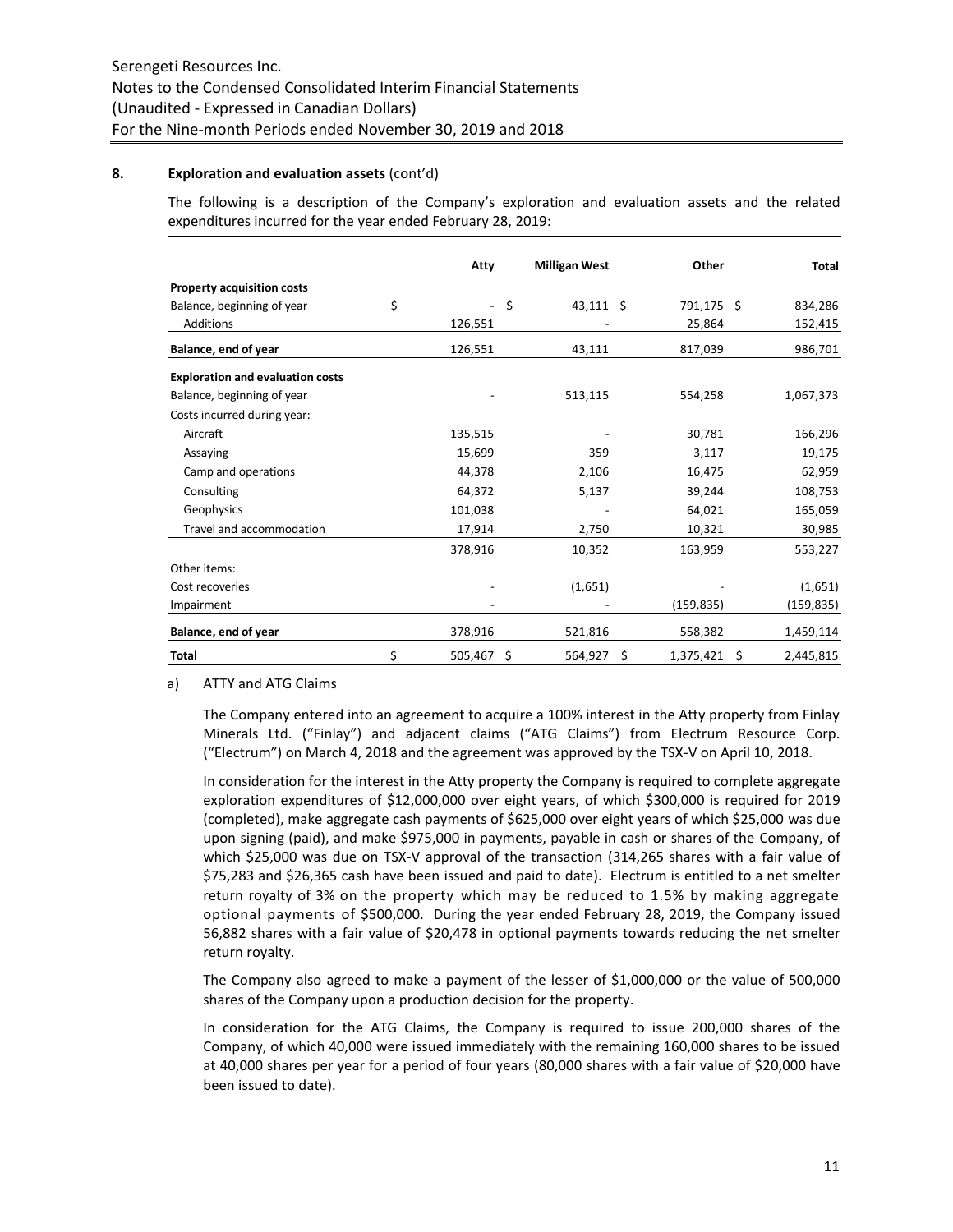# **8. Exploration and evaluation assets** (cont'd)

b) Milligan West

The Company owns a 56.3% interest in the Milligan West property in joint venture with Fjordland Exploration Inc., an arm's-length company also listed on the TSX-V.

c) Top Cat

On July 19, 2019, the Company has optioned a large group of claims covering approximately 20,600 hectares in Central British Columbia. The Company's 3,762-hectare Goose property lies along the western margin of the claim group and will be combined with the new claims as the Top Cat project.

The Company may earn a 100% interest by:

- Making staged cash payments totaling \$340,000 over 5 years; \$18,000 of which was paid on signing. (On November 7, 2019, the Company issued 83,333 shares at a fair value of \$18,333 in lieu of cash payment pursuant to the option agreement (Note 13));
- Issuing a total of 1,500,000 common shares in stages over a 5-year period. 100,000 shares were issued upon TSX Venture Exchange approval of the option agreement (Note 13);
- Incurring a total of \$1,250,000 in exploration expenditures over a 5-year period with a minimum of \$100,000 to be spent before the first anniversary of the agreement;
- Granting the optionors a 3% net smelter royalty (NSR) on the property, subject to the Company's right to purchase a 2% NSR for \$2,000,000 at any time prior to the first anniversary of commercial production.
- d) Other B.C. Properties

Serengeti holds a 100% interest in a number of other properties and an approximately 56.3% interest in one additional property in joint venture partnership with Fjordland Exploration Inc, all of which are located in British Columbia.

During the period ended November 30, 2019, the Company recorded \$165,263 in BC Mineral Exploration Tax Credits ("BCMETC"), of which \$157,097 was allocated to the exploration and evaluation assets and the balance of \$8,166 to the statement of loss and comprehensive loss.

#### **9. Reclamation deposits**

The Company has posted bonds and investment certificates to provide for certain potential reclamation liabilities as agreed with the Province of British Columbia – Ministry of Energy, Mines and Petroleum Resources.

|                              | November 30, | February 28, |
|------------------------------|--------------|--------------|
|                              | 2019         | 2019         |
| Balance, beginning of period | 31,760       | 94,284       |
| Changes in period            | 22.462       | (62, 524)    |
| Balance, end of period       | 54.222       | 31,760       |
|                              |              |              |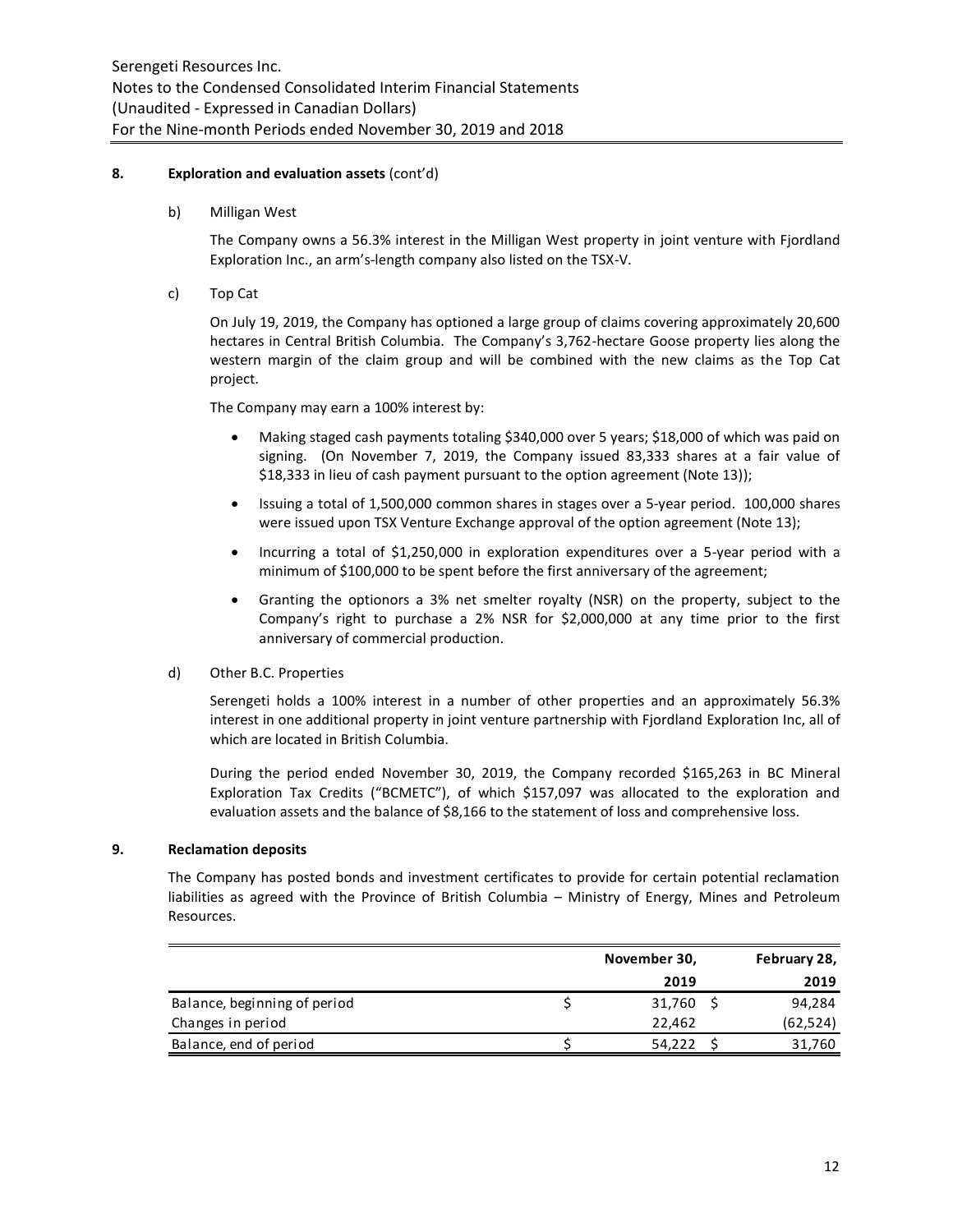# **10. Trade payables and accrued liabilities**

|                                          | November 30, |         |  | February 28, |  |  |
|------------------------------------------|--------------|---------|--|--------------|--|--|
|                                          |              | 2019    |  | 2019         |  |  |
| Trade payables                           |              | 198,596 |  | 42,272       |  |  |
| Amounts due to related parties (Note 14) |              | 81,812  |  | 6,478        |  |  |
| Accrued liabilities                      |              | 78.460  |  | 20,851       |  |  |
|                                          |              | 358,868 |  | 69,601       |  |  |

# **11. Lease payable**

On May 1, 2019, the Company entered into an office lease agreement for a period of three years. The lease payments are \$2,739 per month for the first year and rise by approximately 4% each year thereafter. The Company has recorded the lease as a liability and the leased office as an asset in accordance with IFRS 16. The fair value of the lease of \$91,661 was determined through discounting the future lease payments at a market rate of interest applicable to a similar loan for the purchase of the office space.

The following table summarizes the lease transactions for the period ended November 30, 2019:

|                   | November 30, | February 28, |
|-------------------|--------------|--------------|
|                   | 2019         | 2019         |
| Current portion   | 28,942       |              |
| Long term portion | 45,197       |              |
|                   | 74.139       |              |

|                                | November 30, |  |                      |
|--------------------------------|--------------|--|----------------------|
|                                | 2019         |  | February 28,<br>2019 |
| Balance at beginning of period | -            |  |                      |
| Additions                      | 91,661       |  |                      |
| Payments made                  | (21, 333)    |  |                      |
| Interest recorded              | 3,811        |  |                      |
| Balance at end of period       | 74,139       |  |                      |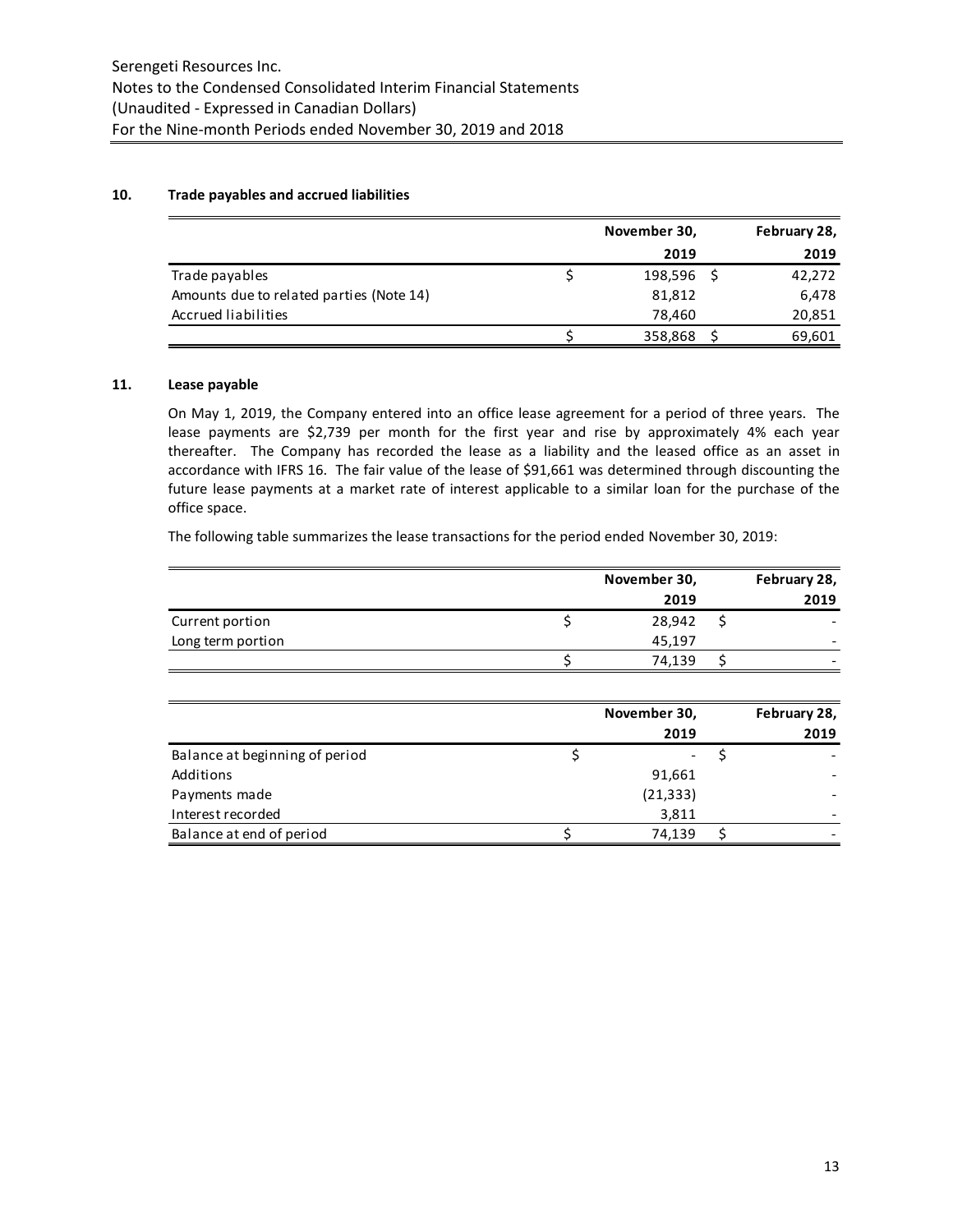# **12. Convertible debentures**

On September 16, 2019, the Company issued secured convertible debentures for gross proceeds of \$700,000. The debentures bear interest at 12% and are convertible into common shares of the Company at a price of \$0.32 per share. The debentures are secured by the METC proceeds. If not converted to shares, the debentures are repayable the earlier of March 16, 2021, and 10 days after receipt of the METC proceeds.

The debentures were initially recognized at the face value of \$700,000. The fair value of the debentures was determined by discounting the future cash flows at a market rate of interest and the difference of \$52,837 was recorded as the equity component.

During the period ended November 30, 2019, accretion and interest of \$23,936 were included in interest expense in the condensed consolidated interim statements of loss and comprehensive loss. At November 30, 2019, the value of the debentures is \$653,839.

|                                                      | November 30,     |   | February 28, |
|------------------------------------------------------|------------------|---|--------------|
|                                                      | 2019             |   | 2019         |
| Equity component                                     | 52,837           | S |              |
| Liability component, at date of issuance<br>Interest | 647,163<br>6,676 | Ş |              |
|                                                      | 653,839          |   |              |

The convertible debenture is made up as follows:

# **13. Share capital and reserves**

#### *Authorized share capital*

An unlimited number of common shares without par value.

#### *Issued share capital*

At November 30, 2019, there were 98,358,001 issued and fully paid common shares (February 28, 2019 – 92,849,668).

On May 17, 2019, the Company completed a non-brokered private placement financing, issuing 4,850,000 flow-through common shares at a price of \$0.30 per share for gross proceeds of \$1,455,000. Share issuance costs of \$12,955 were incurred in connection with the private placement.

On July 19, 2019, the Company issued 25,000 shares at fair value of \$6,500 each to Kwadacha First Nation and Tsay Keh Dene Nation pursuant to the exploration agreement on the Atty property (Note 8).

On August 2, 2019, the Company issued 100,000 shares at a fair value of \$27,000 pursuant to the option agreement on the Top Cat project. (Note 8).

On November 7, 2019, the Company issued 83,333 shares at a fair value of \$18,333 in lieu of cash payment pursuant to the option agreement on the Top Cat project.

During the period ended November 30, 2019, 200,000 stock options were exercised for gross proceeds of \$12,000.

During the period ended November 30, 2019, 225,000 warrants were exercised for gross proceeds of \$49,500.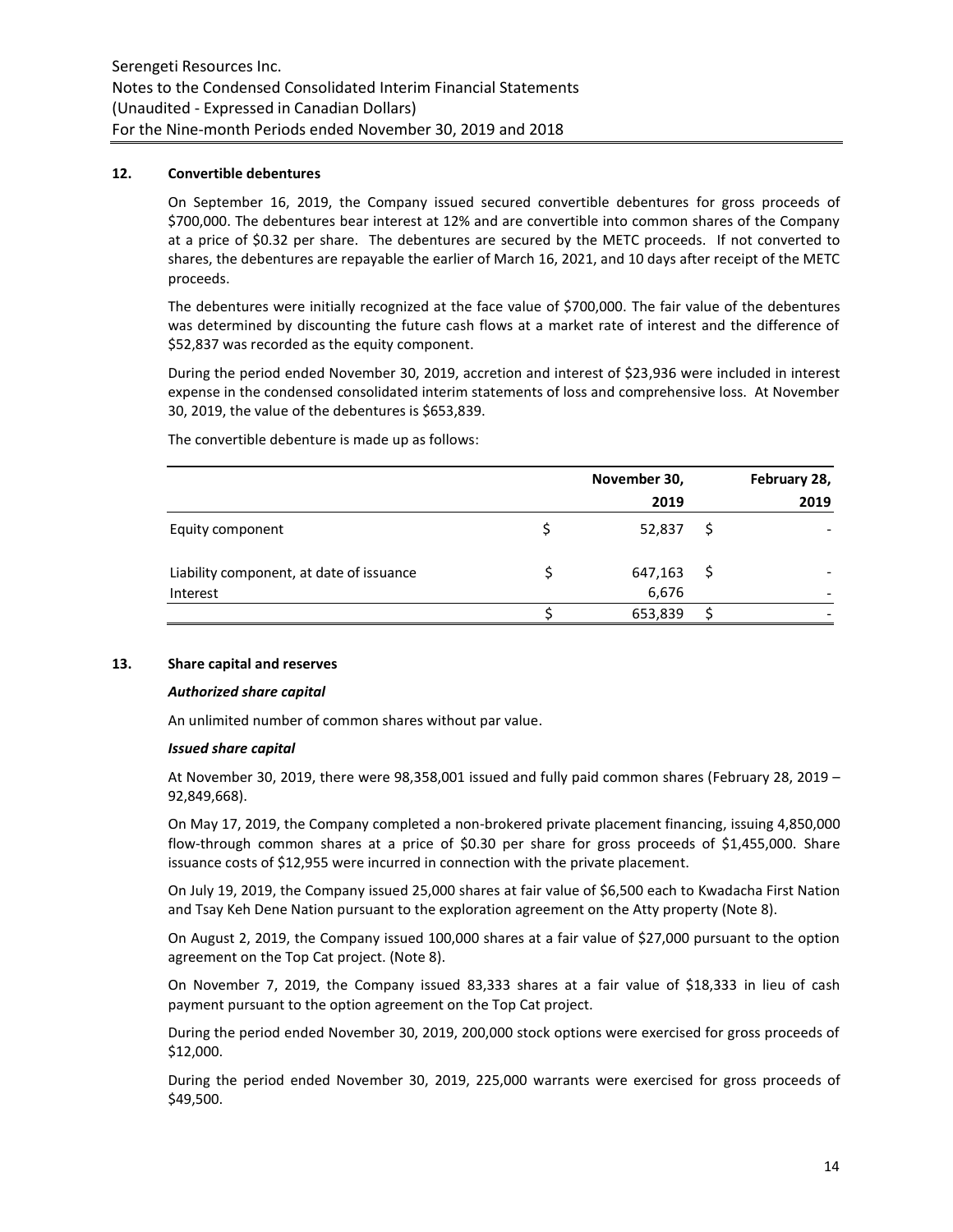# **13. Share capital and reserves** (cont'd)

#### *Basic and diluted loss per share*

The basic and diluted loss per share for the period ended November 30, 2019 was \$0.01 (2018 - \$0.01). The calculation of basic and diluted loss per share for the period ended November 30, 2019 was based on the loss attributable to common shareholders of \$941,203 (2018 - \$718,419) and the weighted average number of common shares outstanding of 96,507,759 (2018 – 89,448,431). The diluted loss per share does not include the effect of stock options and warrants as they are anti-dilutive. At November 30, 2019, the total number of potentially dilutive warrants was  $1,925,000$  (2018 – 2,193,400) and the total number of potentially dilutive stock options was 7,294,999 (2018 – 6,295,000). The aggregate number of potentially dilutive shares was 9,219,999 (2018 – 8,488,400).

# *Warrants*

During the period ended November 30, 2019, 225,000 warrants were exercised at exercise price of \$0.22 for gross proceeds of \$49,500.

Warrants outstanding at November 30, 2019 are as follows:

| <b>Number</b> | <b>Exercise</b> | Expiry       |
|---------------|-----------------|--------------|
| of warrants   | price           | date(1)      |
| 1,925,000     | \$0.22          | Dec 13, 2019 |

(1) See Note 16

#### *Stock options*

The Company has adopted an incentive stock option plan, which provides that the Board of Directors of the Company may from time to time, in its discretion, and in accordance with TSX-V policies, grant to directors, officers, employees and consultants of the Company, non-transferable stock options to purchase common shares, provided that the number of common shares reserved for issuance does not exceed a fixed total of 12,624,000. Such options may be exercisable for a period of up to five years from the date of grant.

During the period ended November 30, 2019, The Company granted 1,550,000 stock options with an exercise price of \$0.23, exercisable for a period of 5 years; 150,000 stock options with an exercise price of \$0.23, exercisable for a period of 2 years; and 400,000 stock options with an exercise price of \$0.30, exercisable for a period of 5 years. The stock options granted with an exercise price of \$0.30 are subject to vesting period. One-third of these options vest immediately, one-third will vest on March 25, 2020 and one-third will vest on September 25, 2020.

During the period ended November 30, 2019, 200,000 stock options were exercised ranging from prices of \$0.05 to \$0.07 for gross proceeds of \$12,000.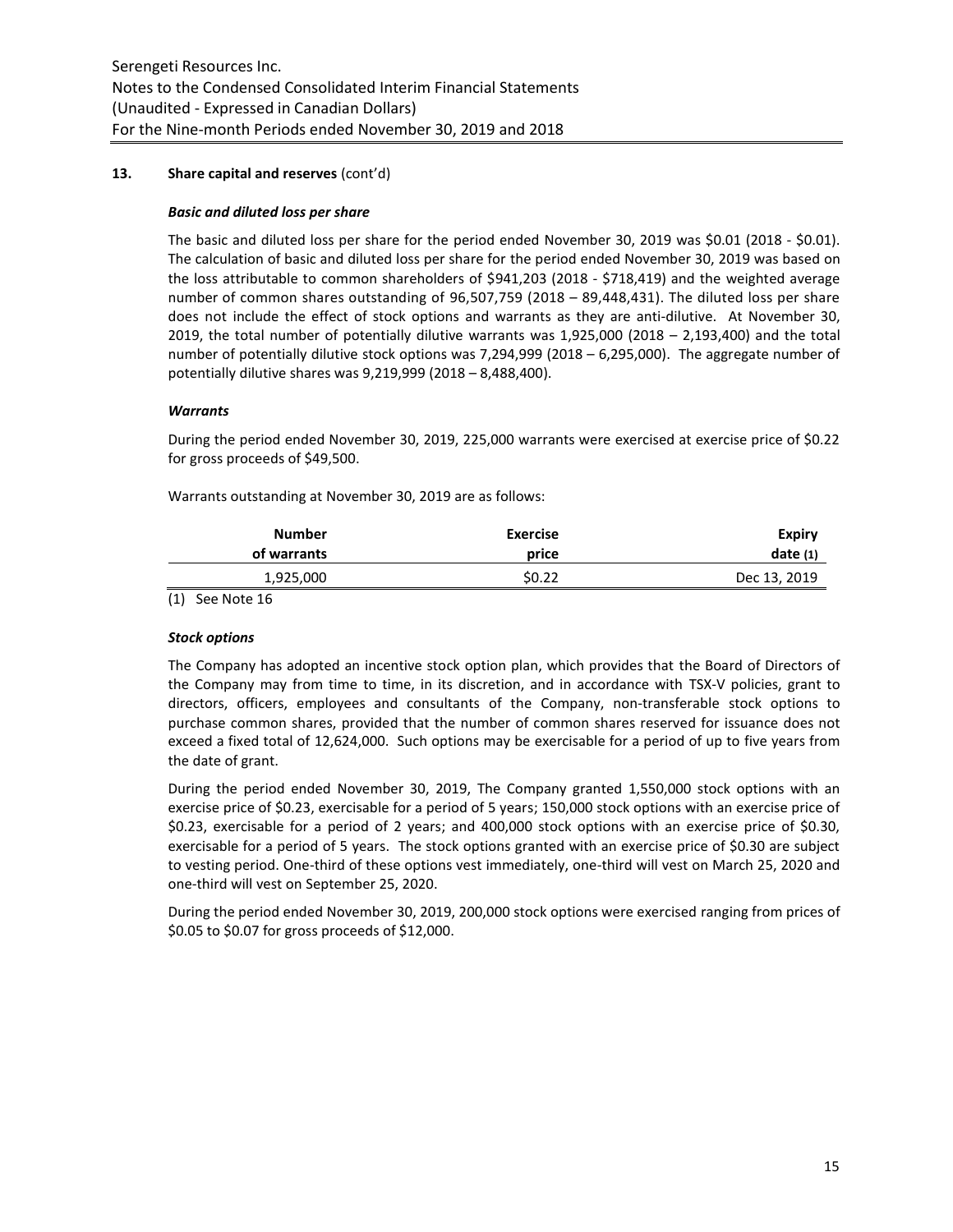# **13. Share capital and reserves** (cont'd)

#### *Stock options (cont'd)*

The changes in stock options during the period ended November 30, 2019 and year ended February 28, 2019, are as follows:

|                                    | <b>November 30, 2019</b> |                                          |      | <b>February 28, 2019</b> |    |      |  |  |  |  |  |  |  |                                          |
|------------------------------------|--------------------------|------------------------------------------|------|--------------------------|----|------|--|--|--|--|--|--|--|------------------------------------------|
|                                    | Number of<br>options     | Weighted<br>average<br>exercise<br>price |      | Number of<br>options     |    |      |  |  |  |  |  |  |  | Weighted<br>average<br>exercise<br>price |
| Options outstanding, beginning of  |                          |                                          |      |                          |    |      |  |  |  |  |  |  |  |                                          |
| period                             | 6,195,000                | Ś                                        | 0.11 | 8,270,000                | Ś. | 0.10 |  |  |  |  |  |  |  |                                          |
| Options granted                    | 2,100,000                |                                          | 0.24 | 1,800,000                |    | 0.15 |  |  |  |  |  |  |  |                                          |
| Options exercised                  | (200,000)                |                                          | 0.06 | (2,050,000)              |    | 0.08 |  |  |  |  |  |  |  |                                          |
| Options expired                    |                          |                                          |      | (1,825,000)              |    | 0.12 |  |  |  |  |  |  |  |                                          |
| Options outstanding, end of period | 8,095,000                | \$                                       | 0.15 | 6,195,000                | \$ | 0.11 |  |  |  |  |  |  |  |                                          |
| Options exercisable, end of period | 7,428,333                | \$                                       | 0.15 | 6,195,000                | \$ | 0.11 |  |  |  |  |  |  |  |                                          |

Details of options outstanding as at November 30, 2019 are as follows:

| <b>Weighted average</b> | <b>Weighted average</b> | <b>Number of options</b> | <b>Number of options</b> |
|-------------------------|-------------------------|--------------------------|--------------------------|
| exercise price          | contractual life        | outstanding              | exercisable              |
| $$0.05 - $0.095$        | 1.30 years              | 2,445,000                | 2,445,000                |
| $$0.15 - $0.30$         | 3.21 years              | 5,650,000                | 4,983,334                |
|                         | 2.63 years              | 8,095,000                | 7,428,334                |

During the period ended November 30, 2019, the Company granted  $2,100,000$  (2018 – 1,800,000) stock options with a weighted average fair value of \$0.24 (2018 – \$0.15) per option. The Company recorded share-based compensation of \$364,960 (2018 - \$231,104) relating to options vested during the period.

The fair value of options granted was determined using the Black-Scholes option pricing model using the following weighted average assumptions:

|                          | September 25, 2019 | April 10, 2019 | April 10, 2019 |
|--------------------------|--------------------|----------------|----------------|
| Expected life of options | 5 years            | 5 years        | 2 years        |
| Annualized volatility    | 124.26%            | 130.80%        | 121.38%        |
| Risk-free interest rate  | 1.58%              | 1.58%          | 1.59%          |
| Dividend rate            | 0%                 | 0%             | 0%             |
|                          |                    |                |                |

# *Warrant and share-based payment reserves*

The share-based payment and warrant reserves comprise stock-based compensation expense and other warrant payments. When stock options or warrants are exercised, the corresponding amount will be transferred to share capital.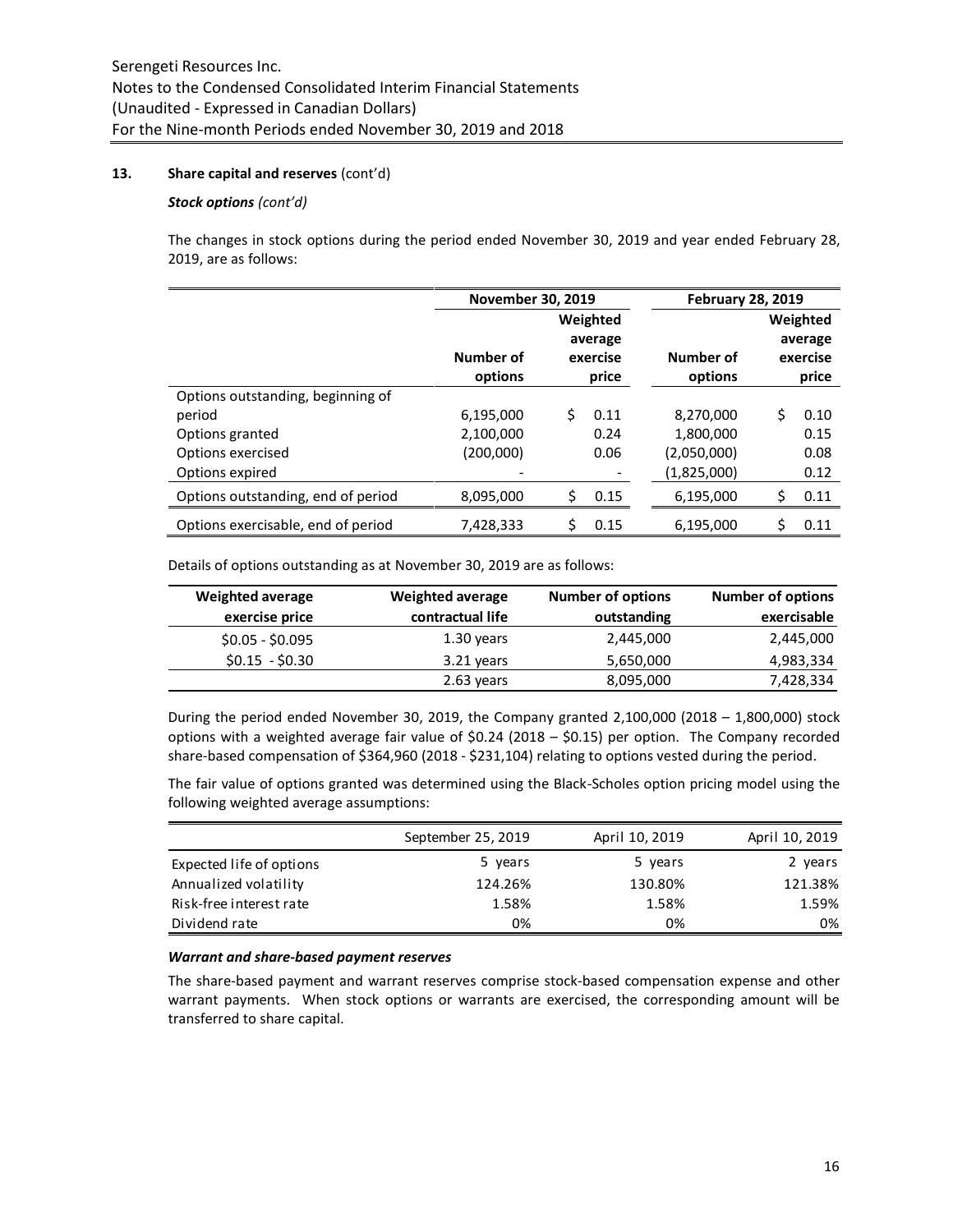# **14. Related party transactions**

#### *Related party balances*

The following amounts due to related parties are included in trade payables and accrued liabilities (Note 10). These amounts are unsecured, non-interest bearing and have no fixed terms of repayment.

|                                       | November 30, |        |  | February 28, |
|---------------------------------------|--------------|--------|--|--------------|
|                                       |              | 2019   |  | 2019         |
| Directors and officers of the Company |              | 81.812 |  | 6.478        |

#### *Key management personnel compensation – paid or accrued*

Key management personnel include those persons having authority and responsibility for planning, directing and controlling activities of the Company as a whole. The Company has determined that its key management personnel consists of the Company's Board of Directors and corporate officers.

|                          | Nine month period ended November 30, |  |         |  |  |
|--------------------------|--------------------------------------|--|---------|--|--|
|                          | 2019                                 |  | 2018    |  |  |
| Management fees          | 136,759                              |  | 138,238 |  |  |
| Consulting (1)           | 122,251                              |  | 93,706  |  |  |
| Director fees (2)        | 55,326                               |  | 36,750  |  |  |
| Share-based compensation | 307,608                              |  | 195,074 |  |  |
|                          | 621.944                              |  | 463,768 |  |  |

(1) Includes accounting fees paid to a company controlled by the CFO of \$51,241 (2018: \$70,441). (2) Of the \$55,326 director fees \$51, 326 was accrued

#### **15. Financial risk management**

The Company is exposed in varying degrees to a variety of financial instrument related risks. The Board of Directors approves and monitors the risk management processes, inclusive of documented investment policies, counterparty limits, and controlling and reporting structures. The type of risk exposure and the way in which such exposure is managed is summarized as follows:

# *Credit risk*

Credit risk is the risk that one party to a financial instrument will fail to discharge an obligation and cause the other party to incur a financial loss. The Company's primary exposure to credit risk is on its cash held in bank accounts. The majority of cash is deposited in bank accounts at a major bank in Canada. As most of the Company's cash is held by one bank there is a concentration of credit risk. This risk is managed by using major banks that are high credit quality financial institutions as determined by rating agencies.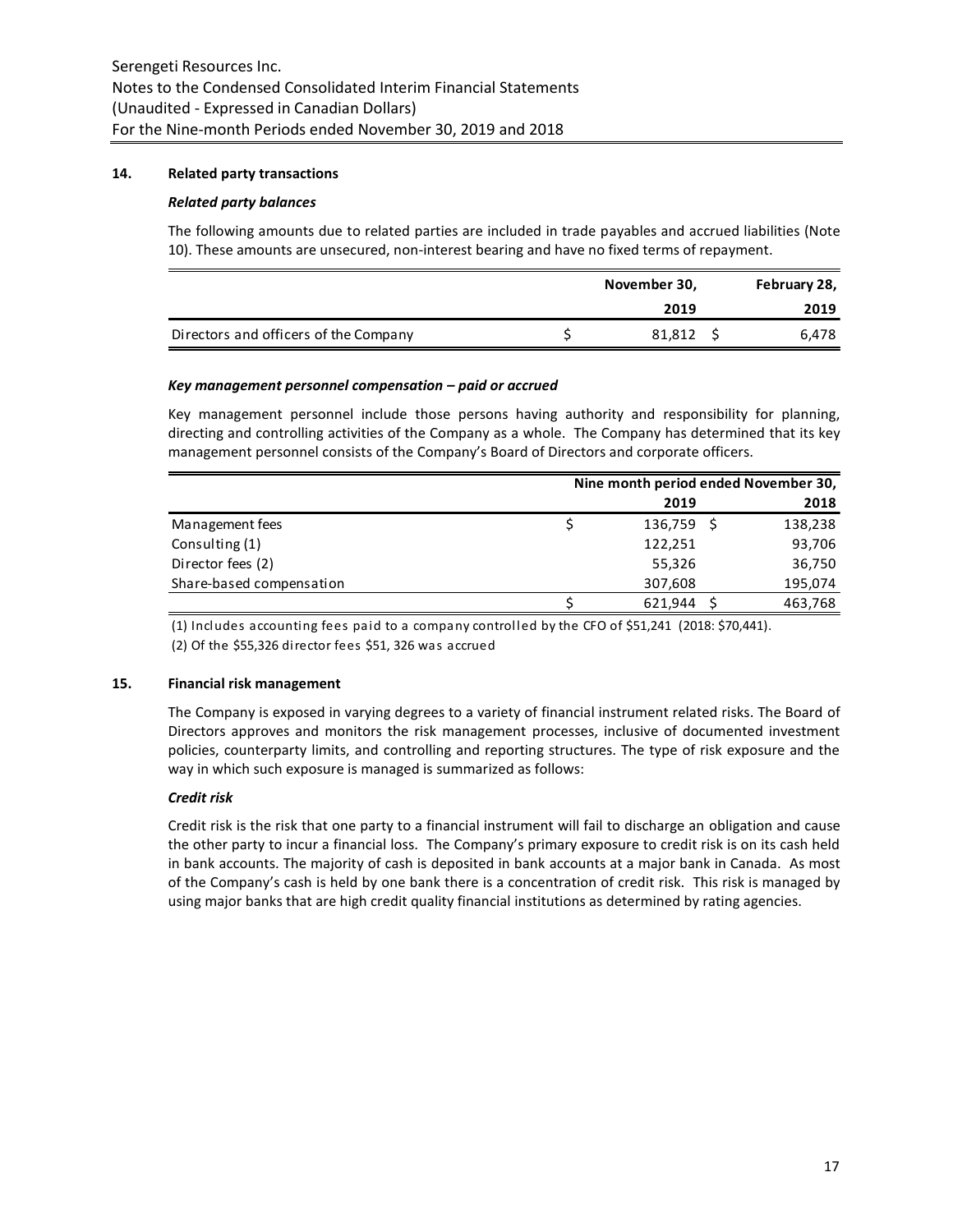# **15. Financial risk management** (cont'd)

#### *Liquidity risk*

Liquidity risk is the risk that the Company will not be able to meet its financial obligations as they fall due. The Company has a planning and budgeting process in place to help determine the funds required to support the Company's normal operating requirements on an ongoing basis. The Company aims to have sufficient funds to meet its short-term business requirements, taking into account its anticipated cash flows from its ability to raise equity capital or borrowings sufficient funds and its holdings of cash and cash equivalents.

# *Interest rate risk*

Interest rate risk is the risk that the fair value of future cash flows of a financial instrument will fluctuate because of changes in market interest rates. The Company is not exposed to significant interest rate risks.

#### *Capital Management*

The Company's policy is, if permitted by market conditions, to maintain a strong capital base so as to support investor and creditor confidence and support future development of the business. The capital structure of the Company consists of equity, comprising share capital and reserves net of accumulated deficit.

There were no changes in the Company's approach to capital management during the period.

The Company is not subject to any externally imposed capital requirements.

# *Fair value*

The Company's financial instruments consist of cash and cash equivalents, receivables, reclamation deposits and trade payables. The fair value of these financial instruments approximates their carrying values due to the short-term nature of these investments. Cash and cash equivalents are measured at fair value using Level 1 inputs.

Financial instruments measured at fair value are classified into one of three levels in the fair value hierarchy according to the relative reliability of the inputs used to estimate the fair values. The three levels of the fair value hierarchy are:

- Level 1 Unadjusted quoted prices in active markets for identical assets or liabilities;
- Level 2 Inputs other than quoted prices that are observable for the asset or liability either directly or indirectly; and
- Level 3 Inputs that are not based on observable market data.